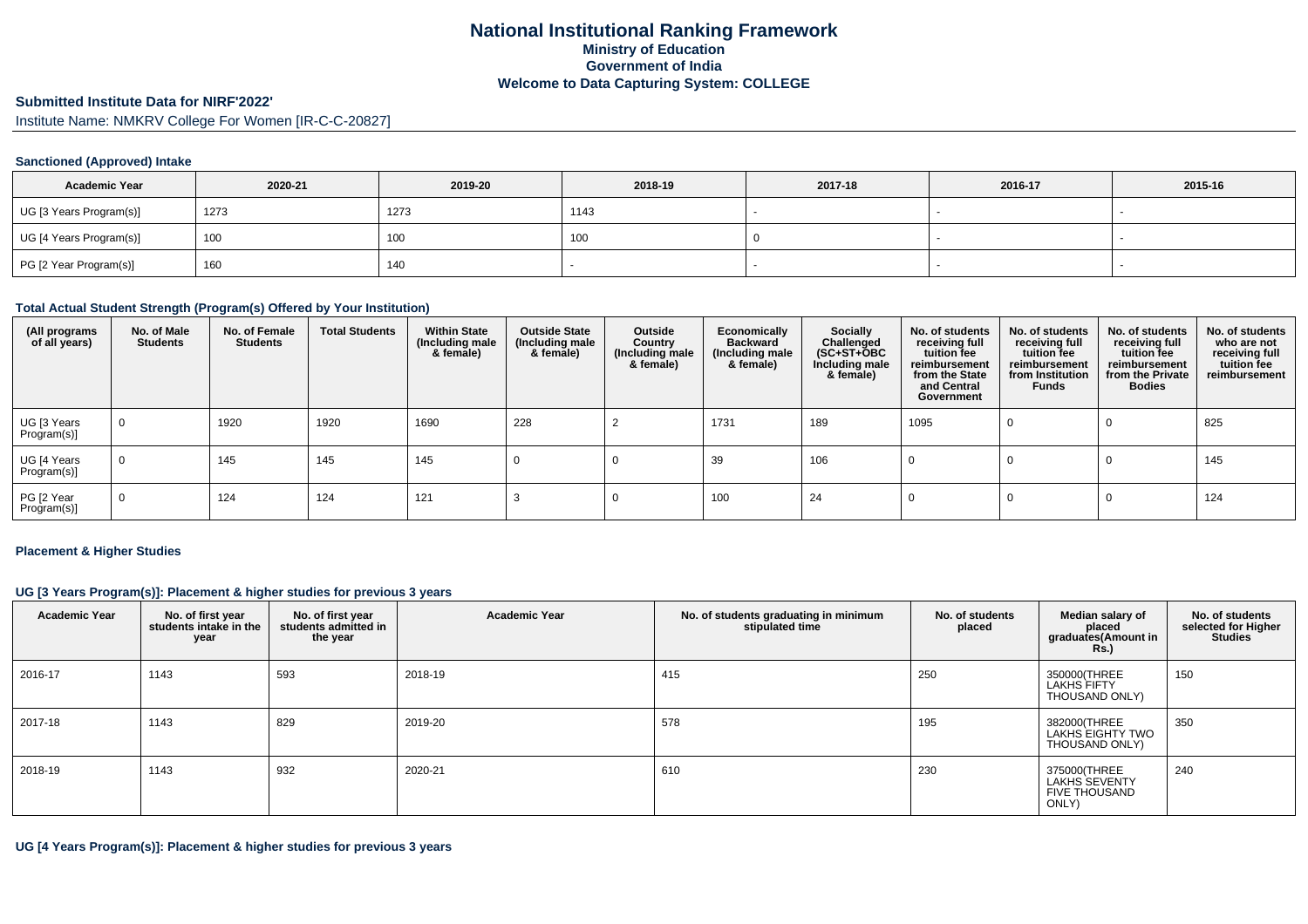| <b>Academic Year</b> | No. of first year<br>students intake in the<br>year | No. of first vear<br>students admitted in<br>the year | <b>Academic Year</b> | No. of students<br>admitted through<br>Lateral entry | <b>Academic Year</b> | No. of students<br>graduating in<br>minimum stipulated<br>time | No. of students<br>placed | Median salary of<br>placed<br>graduates(Amount in<br>Rs.) | No. of students<br>selected for Higher<br><b>Studies</b> |
|----------------------|-----------------------------------------------------|-------------------------------------------------------|----------------------|------------------------------------------------------|----------------------|----------------------------------------------------------------|---------------------------|-----------------------------------------------------------|----------------------------------------------------------|
| 2015-16              |                                                     |                                                       | 2016-17              |                                                      | 2018-19              |                                                                |                           | O(Zero)                                                   |                                                          |
| 2016-17              |                                                     |                                                       | 2017-18              |                                                      | 2019-20              |                                                                |                           | O(Zero)                                                   |                                                          |
| 2017-18              |                                                     |                                                       | 2018-19              |                                                      | 2020-21              |                                                                |                           | O(Zero)                                                   |                                                          |

## **PG [2 Years Program(s)]: Placement & higher studies for previous 3 years**

| <b>Academic Year</b> | No. of first year<br>students intake in the<br>year | No. of first year<br>students admitted in<br>the year | <b>Academic Year</b> | No. of students graduating in minimum<br>stipulated time | No. of students<br>placed | Median salary of<br>placed<br>graduates(Amount in<br><b>Rs.)</b> | No. of students<br>selected for Higher<br><b>Studies</b> |
|----------------------|-----------------------------------------------------|-------------------------------------------------------|----------------------|----------------------------------------------------------|---------------------------|------------------------------------------------------------------|----------------------------------------------------------|
| 2017-18              | 140                                                 | 122                                                   | 2018-19              | 59                                                       | 24                        | 350000(THREE<br>LAKHS FIFTY<br>THOUSAND ONLY)                    | 35                                                       |
| 2018-19              | 140                                                 | 84                                                    | 2019-20              | 84                                                       | 20                        | 400000(FOUR LAKHS<br>ONLY)                                       | 64                                                       |
| 2019-20              | 140                                                 | 62                                                    | 2020-21              | 54                                                       | 36                        | 438000(FOUR LAKHS<br>THIRTY EIGHT<br>THOUISAND ONLY)             | 18                                                       |

## **Financial Resources: Utilised Amount for the Capital expenditure for previous 3 years**

| <b>Academic Year</b>                                       | 2020-21                                         |                                                                                                      | 2018-19                                       |
|------------------------------------------------------------|-------------------------------------------------|------------------------------------------------------------------------------------------------------|-----------------------------------------------|
|                                                            | <b>Utilised Amount</b>                          | <b>Utilised Amount</b>                                                                               | <b>Utilised Amount</b>                        |
|                                                            |                                                 | Annual Capital Expenditure on Academic Activities and Resources (excluding expenditure on buildings) |                                               |
| Library                                                    | 128458 (ONE LAKH TWENTY EIGHT THOUSAND FOUR     | 268462 (TWO LAKHS SIXTY EIGHT THOIUSAND FOUR                                                         | 248089 (TWO LAKHS FORTY EIGHT THOUSAND AND    |
|                                                            | HUINDRED AND FIFTY EIGHT)                       | HUNDRÉD AND SIXTY TWO)                                                                               | EIGHTY NINE)                                  |
| New Equipment for Laboratories                             | 3435745 (THIRTY FOUR LAKHS THIRTY FIVE THOUSAND | 14239183 (ONE CRORE FORTY TWO THOUSAND THIRTY                                                        | 15652662 (ONE CRORE FIFTY SIX LAKHS FIFTY TWO |
|                                                            | SEVEN HUNDRED AND FOURTY FIVE)                  | NINE THOUSAND ONE HUNDRED AND EIGHTY THREE)                                                          | THOUSAND SIX HINDRED AND SIXTY TWO)           |
| Other expenditure on creation of Capital Assets (excluding | 4117014 (FORTY ONE LAKHS SEVENTEEN THOUSAND     | 899545 (EIGHT LAKHS NINETY NINE THOUSAND FIVE                                                        | 736798 (SEVEN LAKHS THIRTY SIX THOUSAND SEVEN |
| expenditure on Land and Building)                          | AND FOURTEEN)                                   | HUNDRÈD AND FORTY FIVE)                                                                              | HUNDRED AND NINETY EIGHT)                     |

## **Financial Resources: Utilised Amount for the Operational expenditure for previous 3 years**

| Academic Year                                                                                                                                                                                  | 2020-21                                                                                   | 2019-20                                                                           | 2018-19                                                                                    |  |
|------------------------------------------------------------------------------------------------------------------------------------------------------------------------------------------------|-------------------------------------------------------------------------------------------|-----------------------------------------------------------------------------------|--------------------------------------------------------------------------------------------|--|
|                                                                                                                                                                                                | <b>Utilised Amount</b>                                                                    | <b>Utilised Amount</b>                                                            | <b>Utilised Amount</b>                                                                     |  |
|                                                                                                                                                                                                |                                                                                           | <b>Annual Operational Expenditure</b>                                             |                                                                                            |  |
| Salaries (Teaching and Non Teaching staff)                                                                                                                                                     | 106145690 (TEN CRORES SIXTY ONE LAKHS FORTY FIVE<br>THOUSAND SIX HUNDRED AND NINETY)      | 101065666 (TEN CRORES TEN LAKHS SIXTY FIVE<br>THOUSAND SIX HUNDRED AND SIXTY SIX) | 93039783 (NINE CRORES THIRTY LAKHS THIRTY NINE<br>THOUSAND SEVEN HUNDRED AND EIGHTY THREE) |  |
| Maintenance of Academic Infrastructure or consumables and<br>other running expenditures(excluding maintenance of hostels<br>and allied services, rent of the building, depreciation cost, etc) | 11944578 (ONE CRORE NINETEEN LAKHS FORTY FOUR<br>THOUSAND FIVE HUNDRED AND SEVENTY EIGHT) | 4283305 (FORTY TWO LAKHS EIGHTY THREE THOUSAND<br>THREE HUNDRED AND FIVE)         | 5200000 (FIFTY TWO LAKHS)                                                                  |  |
| Seminars/Conferences/Workshops                                                                                                                                                                 | 229441 (TWO LAKHS TWENTY NINE THOUSAND FOUR<br>HUNDRED AND FORTY ONE)                     | 156971 (ONE LAKH FIFTY SIX THOUSAND NINE HUNDRED<br>AND SEVENTY ONE)              | 3451582 (THIRTY FOUR LAKHS FIFTY ONE THOUSAND<br>FIVE HUNDRED AND EIGHTY TWO)              |  |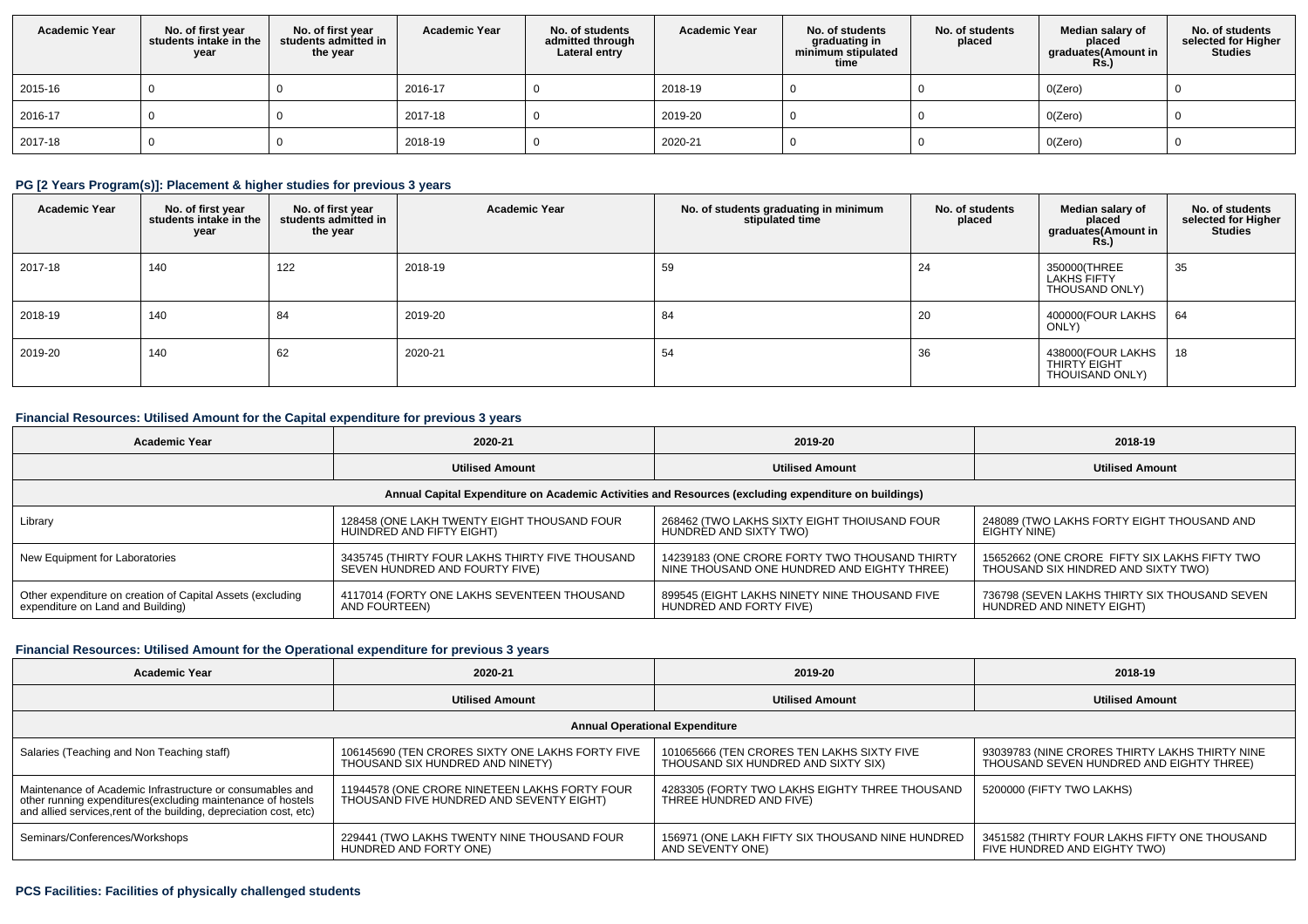| 1. Do your institution buildings have Lifts/Ramps?                                                                                                         | Yes, more than 80% of the buildings |
|------------------------------------------------------------------------------------------------------------------------------------------------------------|-------------------------------------|
| 2. Do your institution have provision for walking aids, including wheelchairs and transportation from one building to another for<br>handicapped students? | Yes                                 |
| 3. Do your institution buildings have specially designed toilets for handicapped students?                                                                 | Yes, more than 80% of the buildings |

# **Faculty Details**

| Srno           | Name                                 | Age | Designation                                         | Gender | Qualification | Experience (In<br>Months) | <b>Currently working</b><br>with institution? | <b>Joining Date</b> | <b>Leaving Date</b>      | <b>Association type</b> |
|----------------|--------------------------------------|-----|-----------------------------------------------------|--------|---------------|---------------------------|-----------------------------------------------|---------------------|--------------------------|-------------------------|
| $\mathbf{1}$   | DR VASANTA<br><b>VALLIC</b>          | 57  | Associate Professor                                 | Female | Ph.D          | 444                       | Yes                                           | 19-07-1985          | $\overline{\phantom{a}}$ | Regular                 |
| $\overline{2}$ | PAULINE EDWIN                        | 59  | Associate Professor                                 | Female | M.A           | 403                       | Yes                                           | 01-02-1989          | $\sim$                   | Regular                 |
| 3              | <b>VENKATESHULU T</b>                | 58  | Associate Professor                                 | Male   | M.A.(History) | 355                       | Yes                                           | 01-12-1993          | $\sim$                   | Regular                 |
| 4              | <b>MEENA KUMARI T</b>                | 59  | Associate Professor                                 | Female | M. Phil       | 114                       | Yes                                           | 22-02-2013          | $\overline{\phantom{a}}$ | Regular                 |
| 5              | RENUKA SOMULU<br><b>RATHOD</b>       | 40  | <b>Assistant Professor</b>                          | Female | Ph.D          | 78                        | Yes                                           | 01-02-2017          | $\overline{\phantom{a}}$ | Regular                 |
| 6              | <b>VANISHREE N</b>                   | 55  | <b>Assistant Professor</b>                          | Female | M. Phil       | 396                       | Yes                                           | 01-07-1989          | $\sim$                   | Regular                 |
| $\overline{7}$ | SHILPA P                             | 40  | Assistant Professor                                 | Female | M. Phil       | 216                       | Yes                                           | 01-09-2004          | $\overline{\phantom{a}}$ | Regular                 |
| 8              | <b>JYOTHI R</b><br>AIYENGAR          | 49  | <b>Assistant Professor</b>                          | Female | M.COM         | 168                       | Yes                                           | 01-08-2008          | $\overline{a}$           | Regular                 |
| 9              | <b>GEETHA P</b>                      | 36  | <b>Assistant Professor</b>                          | Female | M.COM         | 156                       | Yes                                           | 10-08-2009          | $\sim$                   | Regular                 |
| 10             | DR HAMSHA K                          | 53  | Assistant Professor                                 | Female | M.Tech        | 264                       | Yes                                           | 07-10-2000          | $\overline{\phantom{a}}$ | Regular                 |
| 11             | <b>SHARADA T</b>                     | 42  | <b>Assistant Professor</b>                          | Female | M.A           | 84                        | Yes                                           | 10-06-2015          | $\overline{\phantom{a}}$ | Regular                 |
| 12             | <b>KUMARDN</b>                       | 56  | <b>Assistant Professor</b>                          | Male   | M. Phil       | 216                       | Yes                                           | 03-10-2016          | $\overline{\phantom{a}}$ | Regular                 |
| 13             | <b>PARIMALA</b><br><b>NIJAGAL</b>    | 57  | <b>Assistant Professor</b>                          | Female | Ph.D          | 144                       | Yes                                           | 27-06-2016          | $\sim$                   | Regular                 |
| 14             | <b>SHAMALA D</b>                     | 38  | <b>Assistant Professor</b>                          | Female | Ph.D          | 84                        | Yes                                           | 25-08-2016          | $\overline{\phantom{a}}$ | Regular                 |
| 15             | ROOPASHREE B R                       | 29  | <b>Assistant Professor</b>                          | Female | M.Sc.         | 70                        | Yes                                           | 11-07-2016          | $\sim$                   | Adhoc / Contractual     |
| 16             | CHAITANYA                            | 37  | <b>Assistant Professor</b>                          | Female | M. Phil       | 84                        | Yes                                           | 01-03-2017          | $\overline{\phantom{a}}$ | Regular                 |
| 17             | SHILPA M                             | 30  | Assistant Professor                                 | Female | B.E           | 72                        | Yes                                           | 01-01-2016          | $\overline{\phantom{a}}$ | Regular                 |
| 18             | MANJUNATHA CV                        | 27  | <b>Assistant Professor</b>                          | Male   | M.Sc.         | 47                        | Yes                                           | 02-11-2017          | $\sim$                   | Regular                 |
| 19             | <b>SNEHALATA G</b><br><b>NADIGER</b> | 55  | Dean / Principal /<br>Director / Vice<br>Chancellor | Female | Ph.D          | 72                        | Yes                                           | 10-03-2015          | $\overline{\phantom{a}}$ | Regular                 |
| 20             | <b>PADMINI</b>                       | 59  | Other                                               | Female | MP.Ed.        | 456                       | Yes                                           | 08-08-1984          | $\overline{\phantom{a}}$ | Regular                 |
| 21             | <b>SWAMY</b><br>ATMANANDA            | 59  | Associate Professor                                 | Male   | Ph.D          | 403                       | Yes                                           | 01-12-1989          | $\sim$                   | Regular                 |
| 22             | Y B JAYASHREE                        | 57  | Associate Professor                                 | Female | M.Sc.         | 289                       | Yes                                           | 05-06-1998          | $\overline{\phantom{a}}$ | Regular                 |
| 23             | SANGEETHA G N                        | 49  | <b>Assistant Professor</b>                          | Female | Ph.D          | 294                       | Yes                                           | 08-09-1996          | $\overline{\phantom{a}}$ | Regular                 |
| 24             | <b>G SUDHA</b>                       | 45  | <b>Assistant Professor</b>                          | Female | MSc(IT)       | 216                       | Yes                                           | 01-09-2004          |                          | Regular                 |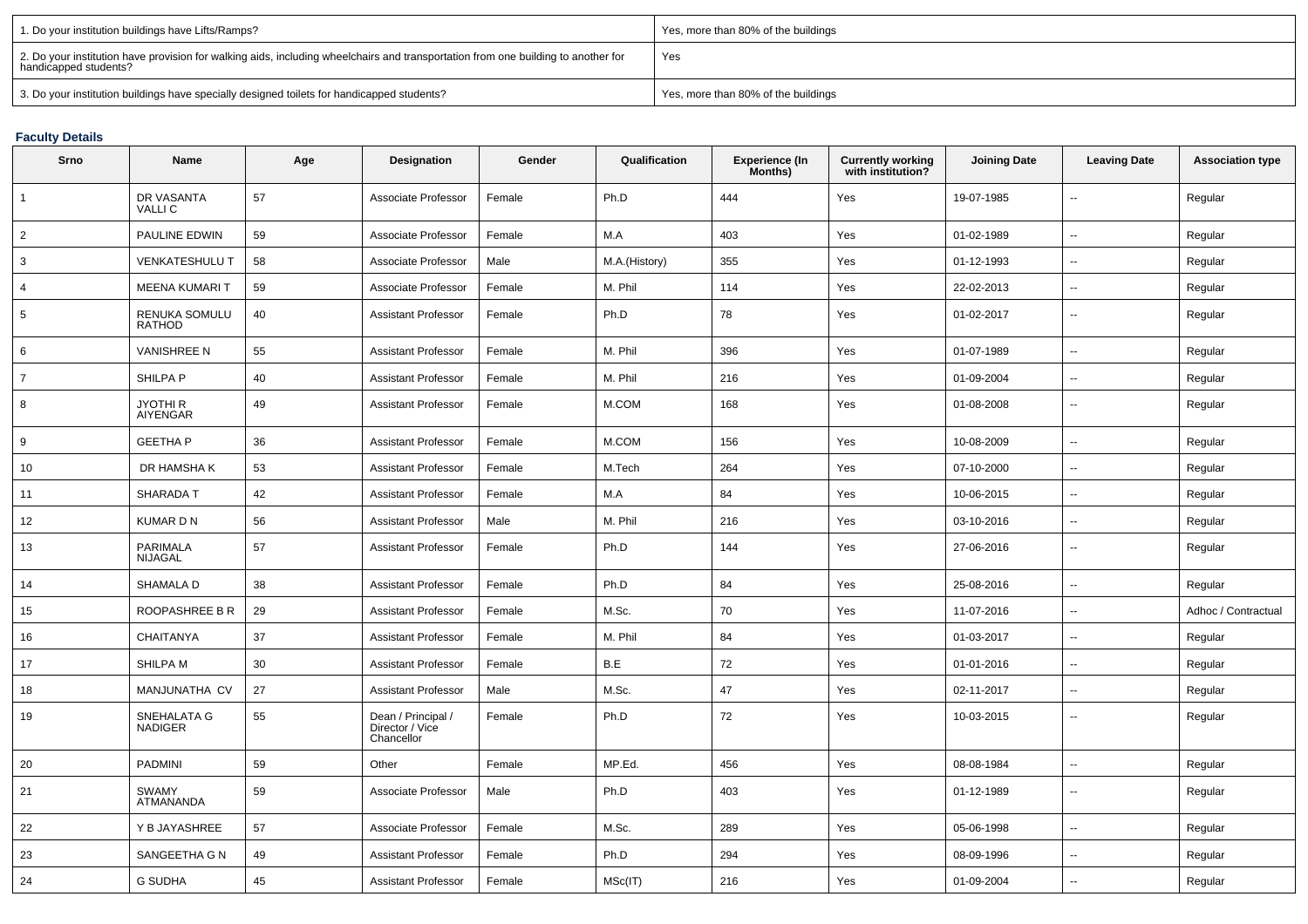| 25 | SHEEBA S                         | 36 | <b>Assistant Professor</b> | Female | M.Sc.           | 168 | Yes | 11-09-2008 | --                       | Regular             |
|----|----------------------------------|----|----------------------------|--------|-----------------|-----|-----|------------|--------------------------|---------------------|
| 26 | SHASHIREKHA B V                  | 37 | <b>Assistant Professor</b> | Female | M. Phil         | 144 | Yes | 01-11-2010 | $\overline{\phantom{a}}$ | Regular             |
| 27 | SHOBHA V                         | 29 | <b>Assistant Professor</b> | Female | M.COM           | 98  | Yes | 12-11-2014 | ۰.                       | Regular             |
| 28 | SHILPA A                         | 30 | <b>Assistant Professor</b> | Female | M.COM           | 84  | Yes | 26-02-2015 | --                       | Regular             |
| 29 | VENKATARAMANA<br>PPA Y           | 53 | <b>Assistant Professor</b> | Male   | Ph.D            | 288 | Yes | 17-08-1998 | ۰.                       | Regular             |
| 30 | NIKITHA PAI                      | 38 | <b>Assistant Professor</b> | Female | <b>MCA</b>      | 43  | Yes | 01-01-2018 | --                       | Adhoc / Contractual |
| 31 | JAMES BOUND                      | 37 | <b>Assistant Professor</b> | Male   | Ph.D            | 47  | Yes | 17-08-2017 | $\overline{\phantom{a}}$ | Adhoc / Contractual |
| 32 | AVANEEJA J<br>RAJESH             | 50 | <b>Assistant Professor</b> | Female | M.A             | 60  | Yes | 11-11-2016 | ۰.                       | Regular             |
| 33 | <b>ASHWINI S</b>                 | 39 | <b>Assistant Professor</b> | Female | M.A.(History)   | 168 | Yes | 03-11-2008 | --                       | Regular             |
| 34 | <b>TEJASWINI G</b>               | 43 | <b>Assistant Professor</b> | Female | M.Sc.           | 72  | Yes | 15-06-2015 | --                       | Regular             |
| 35 | LOKESH G                         | 58 | Associate Professor        | Male   | M.Sc(Phy)       | 390 | Yes | 25-01-1990 | $\overline{\phantom{a}}$ | Regular             |
| 36 | PREMALATHA R                     | 59 | Associate Professor        | Female | M.A.(Economics) | 391 | Yes | 29-01-1990 | --                       | Regular             |
| 37 | <b>MANJUNATHA R</b>              | 37 | <b>Assistant Professor</b> | Male   | <b>NET</b>      | 78  | Yes | 26-02-2016 | --                       | Regular             |
| 38 | SURESH G S                       | 58 | Associate Professor        | Male   | Ph.D            | 396 | Yes | 21-12-1989 | $\overline{\phantom{a}}$ | Regular             |
| 39 | <b>SUMAN PRASAD</b>              | 49 | <b>Assistant Professor</b> | Female | M.Sc.           | 336 | Yes | 02-07-1994 | --                       | Regular             |
| 40 | PRIYA R                          | 42 | <b>Assistant Professor</b> | Female | M.Sc.           | 192 | Yes | 26-07-2006 | --                       | Regular             |
| 41 | LEELAVATHI P                     | 38 | <b>Assistant Professor</b> | Female | <b>NET</b>      | 144 | Yes | 20-12-2010 | $\overline{\phantom{a}}$ | Regular             |
| 42 | AKSHATHA M D                     | 36 | <b>Assistant Professor</b> | Female | Ph.D            | 96  | Yes | 22-12-2014 | --                       | Regular             |
| 43 | SABA TARANNUM                    | 33 | <b>Assistant Professor</b> | Female | Ph.D            | 72  | Yes | 20-06-2016 | $\overline{\phantom{a}}$ | Regular             |
| 44 | ROOPA D L                        | 38 | <b>Assistant Professor</b> | Female | Ph.D            | 144 | Yes | 15-07-2010 | $\sim$                   | Regular             |
| 45 | ANGADI SUDHA<br><b>CHANNAPPA</b> | 39 | <b>Assistant Professor</b> | Female | Ph.D            | 96  | Yes | 02-03-2014 | ۰.                       | Regular             |
| 46 | <b>SOWMYA B</b>                  | 32 | <b>Assistant Professor</b> | Female | M.A.(Sociology) | 84  | Yes | 10-12-2015 | --                       | Regular             |
| 47 | PRASHANTH<br><b>KUMAR P N</b>    | 35 | <b>Assistant Professor</b> | Male   | Ph.D            | 48  | Yes | 01-09-2017 | ۰.                       | Regular             |
| 48 | <b>BINDHYA M</b>                 | 29 | <b>Assistant Professor</b> | Female | M.Sc.           | 42  | Yes | 01-01-2018 | --                       | Regular             |
| 49 | PARVATHI<br>ELATTHUVALAPPIL      | 30 | <b>Assistant Professor</b> | Female | M.A             | 36  | Yes | 04-07-2018 | $\sim$                   | Regular             |
| 50 | SANDHYA L<br><b>HEGDE</b>        | 38 | <b>Assistant Professor</b> | Female | Ph.D            | 42  | Yes | 01-01-2018 | u.                       | Regular             |
| 51 | <b>MALA SRIDHARA</b>             | 60 | Associate Professor        | Female | M.A             | 444 | Yes | 19-07-1985 | ÷.                       | Regular             |
| 52 | S V SRIDHARA<br><b>MURTHY</b>    | 59 | Associate Professor        | Male   | Ph.D            | 439 | Yes | 08-01-1996 | --                       | Regular             |
| 53 | ANURADHA B T                     | 59 | Associate Professor        | Female | Ph.D            | 390 | Yes | 22-01-1990 | --                       | Regular             |
| 54 | <b>BASAVARAJ</b><br>AMARAPPA     | 42 | <b>Assistant Professor</b> | Male   | <b>NET</b>      | 78  | Yes | 26-02-2016 | --                       | Regular             |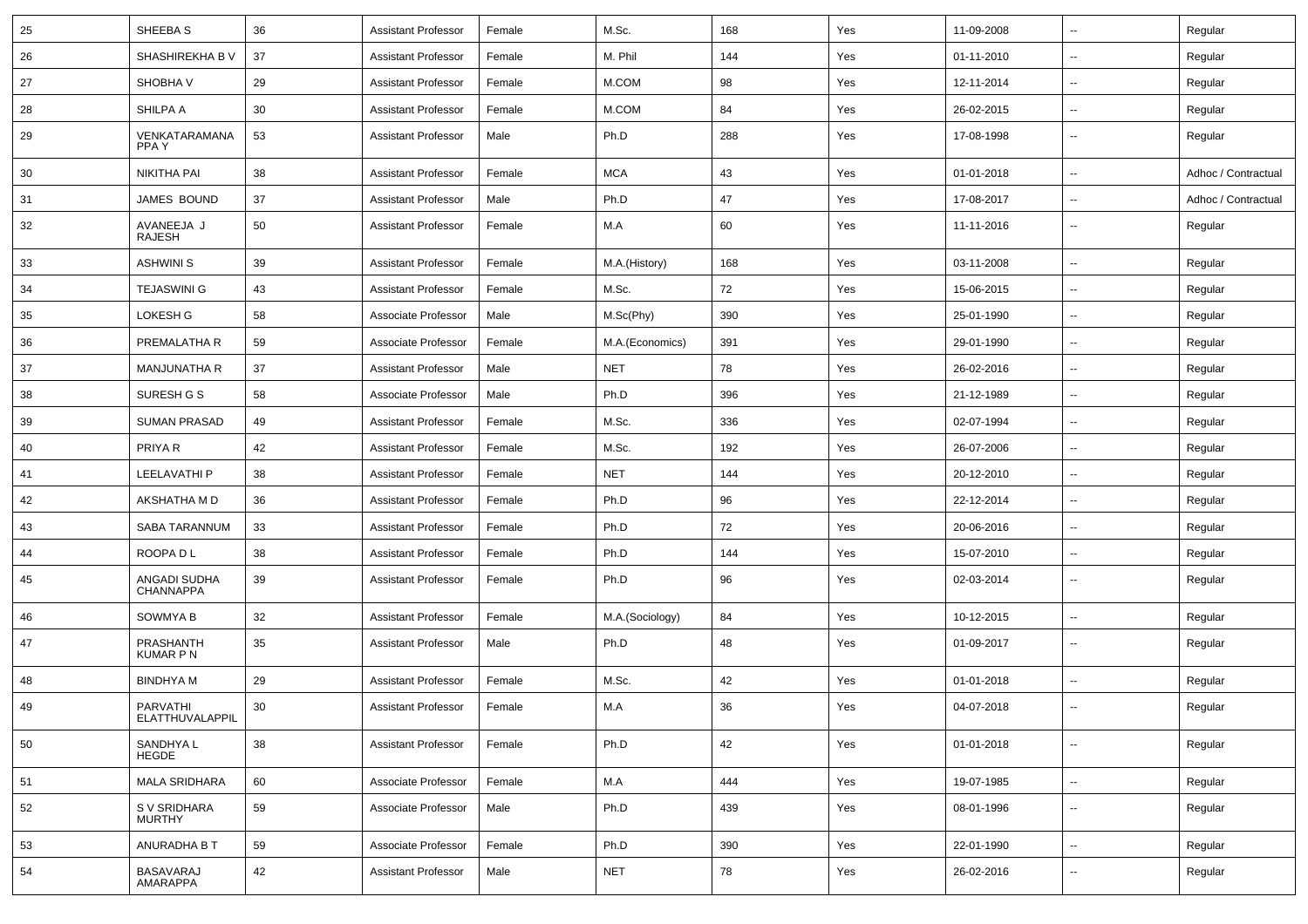| 55 | VIJAY KUMAR D                    | 59 | <b>Assistant Professor</b> | Male   | M.Sc.                             | 252 | Yes | 06-02-2001 | $\mathbf{u}$             | Regular             |
|----|----------------------------------|----|----------------------------|--------|-----------------------------------|-----|-----|------------|--------------------------|---------------------|
| 56 | MANJULA J                        | 43 | <b>Assistant Professor</b> | Female | M. Phil                           | 228 | Yes | 18-07-2003 | $\sim$                   | Regular             |
| 57 | <b>VEENAK</b>                    | 39 | <b>Assistant Professor</b> | Female | M.Sc.                             | 180 | Yes | 16-07-2007 | --                       | Regular             |
| 58 | ANUPAMA M A                      | 36 | <b>Assistant Professor</b> | Female | M.COM                             | 156 | Yes | 31-08-2009 | Ξ.                       | Regular             |
| 59 | ROOPASHREE A                     | 38 | <b>Assistant Professor</b> | Female | MBA                               | 120 | Yes | 12-03-2012 | $\overline{\phantom{a}}$ | Regular             |
| 60 | <b>MAMATHA B N</b>               | 29 | <b>Assistant Professor</b> | Female | M.Sc(Phy)                         | 84  | Yes | 05-03-2015 | $\overline{a}$           | Regular             |
| 61 | DIVYASHREE I R                   | 29 | <b>Assistant Professor</b> | Female | MBA                               | 84  | Yes | 17-12-2015 | $\sim$                   | Regular             |
| 62 | <b>VIJETH R SETTY</b>            | 34 | <b>Assistant Professor</b> | Male   | Ph.D                              | 120 | Yes | 08-06-2012 | $\sim$                   | Regular             |
| 63 | PUSHKALA N                       | 53 | <b>Assistant Professor</b> | Female | Ph.D                              | 84  | Yes | 13-07-2015 | Ξ.                       | Regular             |
| 64 | <b>GOUTHAMI G</b>                | 31 | <b>Assistant Professor</b> | Female | M.Sc.                             | 48  | Yes | 07-08-2017 | Ξ.                       | Regular             |
| 65 | AKHILA V                         | 29 | <b>Assistant Professor</b> | Female | M.Sc.                             | 60  | Yes | 01-06-2016 | $\overline{a}$           | Regular             |
| 66 | RAMYA N                          | 31 | <b>Assistant Professor</b> | Female | M.COM                             | 55  | Yes | 30-01-2017 | $\overline{a}$           | Regular             |
| 67 | AKSHATHA A G                     | 30 | <b>Assistant Professor</b> | Female | MA(MC): M.A.Mass<br>Communication | 50  | Yes | 19-06-2017 | ш.                       | Regular             |
| 68 | <b>MADHURISD</b>                 | 30 | <b>Assistant Professor</b> | Female | M.COM                             | 60  | Yes | 10-07-2017 | $\sim$                   | Regular             |
| 69 | MAHANTESH B<br>HAVANI            | 38 | <b>Assistant Professor</b> | Male   | <b>NET</b>                        | 48  | Yes | 13-12-2017 | $\overline{\phantom{a}}$ | Regular             |
| 70 | <b>MANASA J</b>                  | 27 | <b>Assistant Professor</b> | Female | M.COM                             | 43  | Yes | 18-01-2018 | $\sim$                   | Regular             |
| 71 | PREETHI P V                      | 39 | <b>Assistant Professor</b> | Female | Ph.D                              | 47  | Yes | 16-08-2017 | --                       | Adhoc / Contractual |
| 72 | SUSHEELAMBAL M<br>N              | 58 | <b>Assistant Professor</b> | Female | Ph.D                              | 34  | Yes | 04-09-2018 | $\sim$                   | Regular             |
| 73 | SANTHOSH A S                     | 35 | <b>Assistant Professor</b> | Male   | M.Sc.                             | 33  | Yes | 15-09-2018 | Ξ.                       | Regular             |
| 74 | LOKESH TN                        | 47 | <b>Assistant Professor</b> | Female | Ph.D                              | 288 | Yes | 22-12-2018 | $\overline{a}$           | Regular             |
| 75 | ANU REVAMMA<br>PARVATI           | 28 | <b>Assistant Professor</b> | Female | M.COM                             | 31  | Yes | 07-01-2019 | Ξ.                       | Regular             |
| 76 | SUNIL KUMAR V                    | 30 | <b>Assistant Professor</b> | Male   | M.COM                             | 23  | Yes | 08-08-2019 | $\overline{\phantom{a}}$ | Regular             |
| 77 | <b>URMI SARKAR</b>               | 48 | <b>Assistant Professor</b> | Female | M.A                               | 24  | Yes | 15-07-2019 | $\sim$                   | Adhoc / Contractual |
| 78 | SNEHA M                          | 27 | <b>Assistant Professor</b> | Female | M.COM                             | 24  | Yes | 10-07-2019 | $\overline{a}$           | Adhoc / Contractual |
| 79 | SUPARNA K                        | 35 | Assistant Professor        | Female | M.Sc.                             | 24  | Yes | 12-07-2019 | $\sim$                   | Adhoc / Contractual |
| 80 | SPANDANA H S                     | 35 | <b>Assistant Professor</b> | Female | Ph.D                              | 24  | Yes | 12-07-2019 | ш.                       | Adhoc / Contractual |
| 81 | PATIL PUSHA<br><b>MANTAGOUDA</b> | 27 | <b>Assistant Professor</b> | Female | M.Sc.                             | 24  | Yes | 11-07-2019 | ۰.                       | Adhoc / Contractual |
| 82 | SHEEBA KOUSAR<br>SHAHIBABA       | 30 | <b>Assistant Professor</b> | Female | M.Sc.                             | 24  | Yes | 05-08-2019 | $\overline{a}$           | Adhoc / Contractual |
| 83 | SARALA D                         | 41 | <b>Assistant Professor</b> | Female | M.COM                             | 23  | Yes | 05-08-2019 | $\sim$                   | Regular             |
| 84 | <b>VIDYA BHAT</b>                | 29 | <b>Assistant Professor</b> | Female | B.Ed                              | 24  | Yes | 01-08-2019 | Ξ.                       | Adhoc / Contractual |
| 85 | <b>VIDYAGAYATRI M</b>            | 39 | <b>Assistant Professor</b> | Female | Ph.D                              | 60  | Yes | 05-09-2019 | $\sim$                   | Adhoc / Contractual |